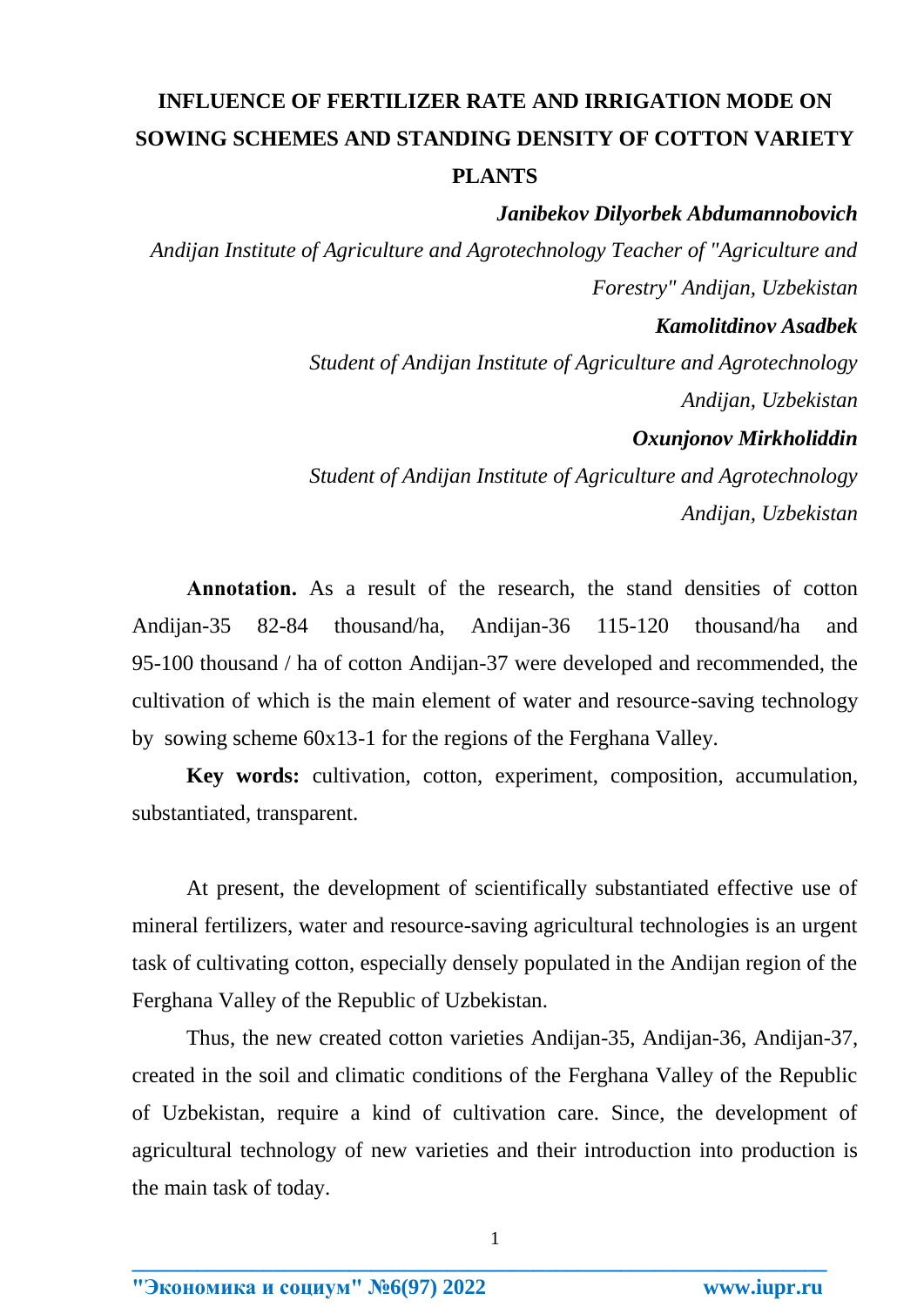From this direction, a number of scientific research works have been developed and recommended for the cultivation of an early high-quality cotton crop with top dressing from the annual rate of NPK-200-140-100 kg/ha at a plant density of 90-110 and 110-120 thousand/ha, as well as irrigation irrigation pattern 1-2-1, 1-3-1, 1-2-2.

So, a number of scientific research works have established and proved that when creating favorable conditions for ridge methods of tillage and sowing cotton under a film, it contributed to obtaining early shoots, healthy plants and optimal plant density, as well as high damage to raw cotton varieties of cotton in comparison conventional tillage by 28-30 cm [1, 2, 3,4].

In order to develop similar agricultural technologies for new cotton varieties Andijan-35, Andijan-36 and Andijan-37 of cultivation under different schemes of sowing, top dressing and plant density, as well as irrigation regime for soil moisture 70-70-60% of the FPV, we conducted field experiments 2012- 2014 at the Andijan Scientific and Experimental Station of the NIISSA VKh.

So, the soil of the experimental plot is light gray soil of old irrigation, medium loamy mechanical composition, groundwater occurrence 4-5 m from the earth's surface. The content of humus in the arable layer is 0.9-1.1%. Options in triplicate, one tiered arrangement. The total area of the plot is 400 m2, accounting 200 m2. The research was carried out in two experiments.

In the first experiment, sowing cotton varieties Andijan-35, Andijan-36 according to the sowing scheme 90x13-1 and 90x13-1-2 and top dressing was carried out from the annual rate of N150P125K75 and N200P140K100 kg/ha as well as the irrigation regime for soil moisture 65-65-60% and 70-70-60% of PPV. The sowing of the cotton variety C-6524 according to the scheme 90x10-1 was taken as a control variant.

In the second experiment, the cotton variety Andijan-37 was cultivated with row-spacing mulching with a transparent film when sowing according to the technology of sowing cotton under film and black film after two cycles of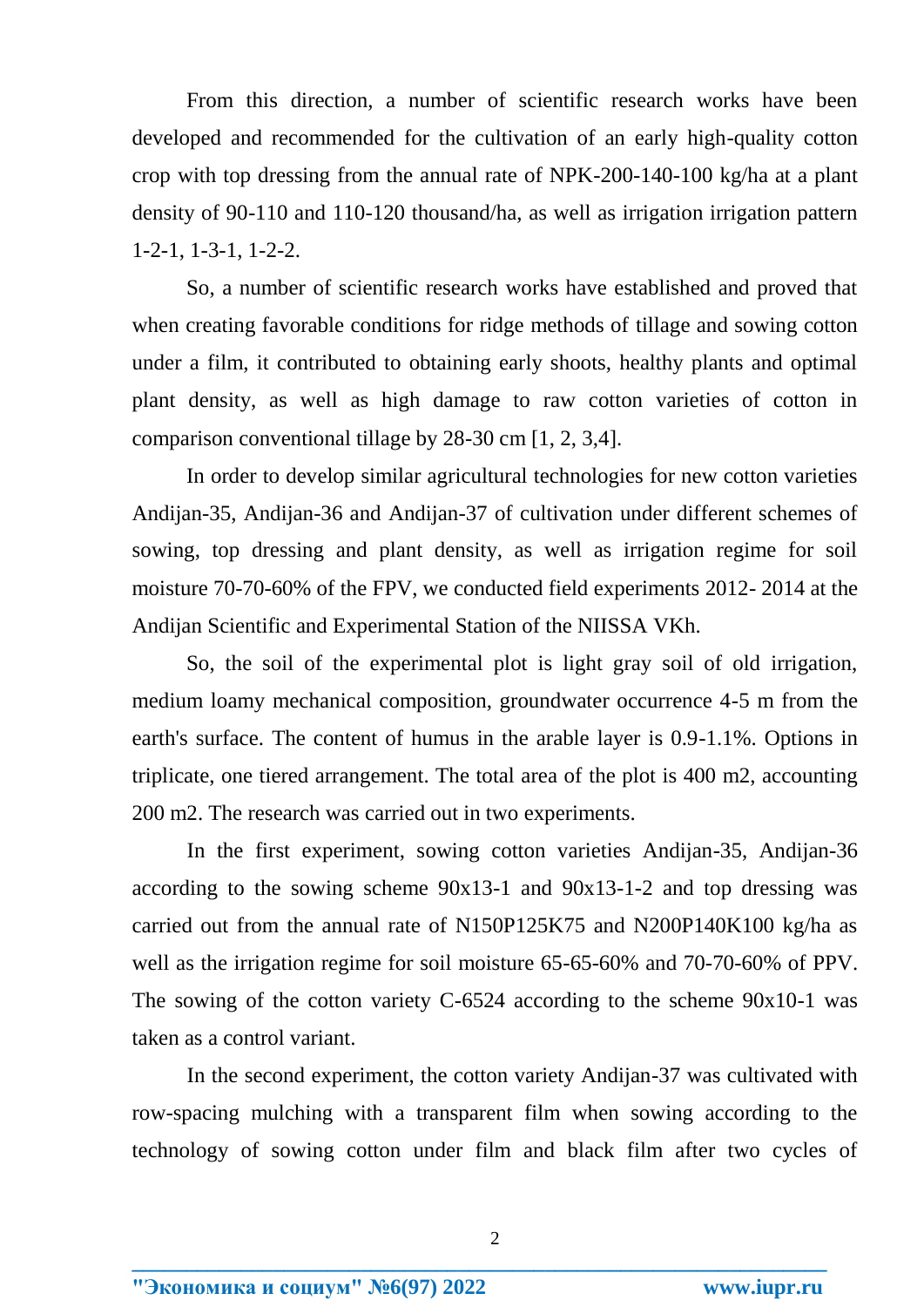processing the row-spacing, which is the main element of water and resourcesaving technology.

So, in 1-2 variants, cotton was sown using the usual method of sowing according to the 90x10-1 scheme without a film. But, on the 2nd option, mulching of the row spacing with a black film was carried out after the end of two cycles of processing the row spacing (until June 20), which, being the main element of water and resource-saving technology.

In the 3rd variant, mulching of the aisle with a transparent film was carried out during sowing according to the technology of sowing cotton under a film with a planting scheme of 60x15-1. And the processing of the row spacing in this variant was carried out along the furrows not covered with a film. Irrigation of cotton in the growing season on both variants was carried out with a mulched film. On the variants, two norms of fertilizer NPK-150-105-75 kg/ha are applied, the minimum of the annual norm and the annual norm of NPK-200-140-100 kg/a when irrigated according to the soil moisture of the irrigation regime 65-65-60% and 70-75 -60% of FPV.

The results of the study show that if, taking into account the theoretical plant density of 85 thousand/ha on crops according to the scheme 90x13-1and 128 thousand/ha on crops according to the scheme 90x13-1-2, on average over three years of research, the practical plant density could be obtained up to 93-95% of theoretical density.

For example, the density of standing of plants of cotton varieties Andijan-35 and Andijan-36 on crops according to the scheme 90x13-1 managed to obtain plant density on average for 3 years 80.3-85.3 thousand / ha, and on crops according to the scheme 90x13-1-2 123.1-128.1 thou sand/ha, 93-95% compared to theoretical density.

Further research showed that when cultivating on crops according to the 90x13-1-2 scheme, with an increase in plant density up to 123.1-128.1 thousand/ha, the Andijan-35 cotton variety did not give an effective result. On the other hand, there was a decrease in the yield of raw cotton. Because, due to the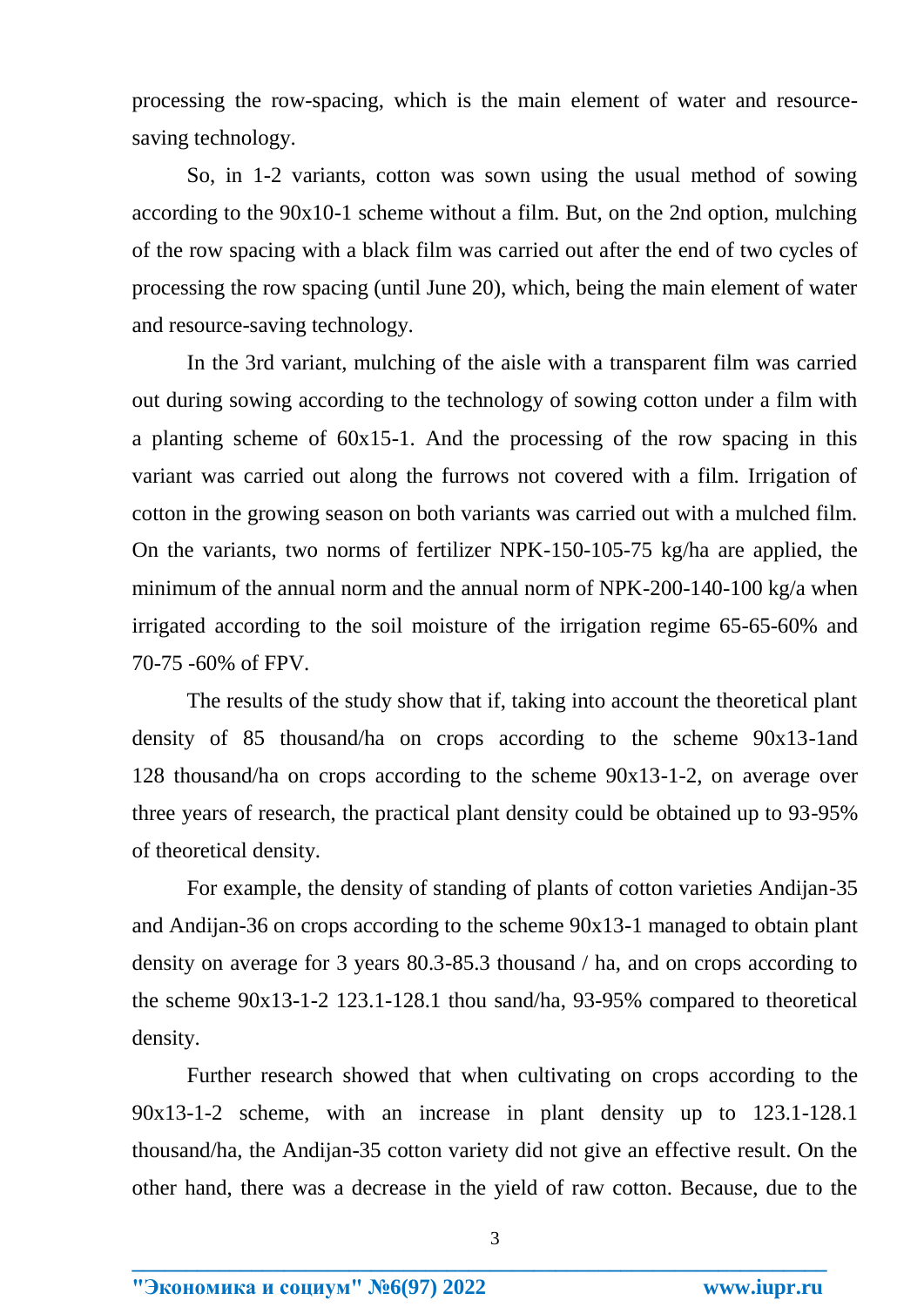morpho-biological features, the Andijan-35 variety is a 2-type branching and has a habit length of 70-80 cm and constituted widely branched plants. In this case, with an increase in plant density, despite a stronger degree of accumulation of a set of fruit elements, many-membered weak, low-yielding and small box plants developed.

According to the structure of the bush, the Andijan-36 variety, which has a compact bush with 0.5-1-type branching, when cultivated on crops according to the 90x13-1-2 scheme, with an increase in plant density, contributed to an increase in the yield of raw cotton.

Studies on the result of the yield of cotton varieties showed that on crops according to the scheme 90x13-1 with an optimal plant density of 80.3-84.3 thousand / ha, the yield of the Andijan-35 cotton variety was 37.4, and on crops according to the scheme 90x13-1-2 increased plant density up to 123.1-128.1 thousand/ha cotton variety Andijan-36 37.0 c/ha.

So, on the basis of a three-year study, we can conclude that the cultivation of the Andijan-35 cotton variety in the Fergana Valley region can be recommended 82-84 thousand / ha, and for the Andijan-36 cotton variety 115-120 thousand / ha plant density.

On the second cultivation experience, where water and resource-saving technology, it was possible to obtain 90-95% full-fledged seedlings, healthy and powerful plants of the cotton variety Andijan-37.

The results of the study show that on ordinary crops without a coated film according to the scheme 90x10-1, the density of standing of plants of the cotton variety Andijan-37 averaged 87.0-89.4 thousand/ha over three years with a decrease of 10-15% from the theoretical density standing plants.

Also, on crops where the cotton variety Andijan-37 is cultivated according to the scheme 60x15-1 with mulching with a transparent film of inter-row spacing, it was possible to obtain plant density of 94.0-95.3 thousand/ha with a decrease in plant density by 5-7% of the theoretical density standing plants. In this, it should be noted that favorable soil temperature and soil moisture contributed to full-